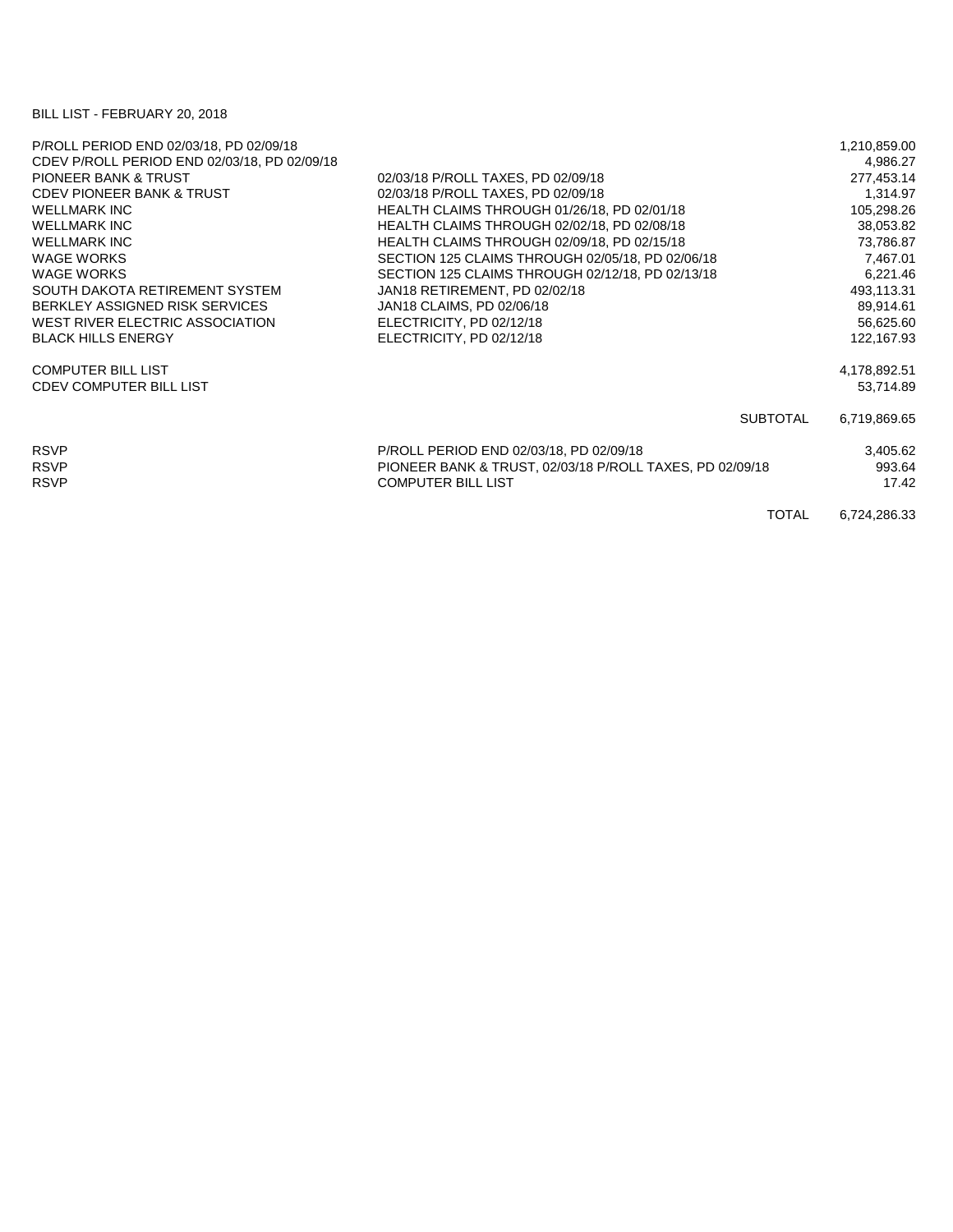## The City of Rapid City Bill List by Vendor - Summary

| <b>Vendor ID</b> | <b>Vendor Name</b>                     | <b>Amount</b> |
|------------------|----------------------------------------|---------------|
|                  | 5 1ST NATIONAL BANK IN SIOUX FALLS     | 215826.04     |
|                  | 10066 A & A PROFESSIONAL PROPERTY MGMT | 10.52         |
|                  | 10539 A & A PROPERTY MANAGEMENT        | 43.92         |
|                  | 10558 A & A PROPERTY MANAGEMENT/SPK    | 54.22         |
|                  | 10538 A & A PROPERTY MANANGEMENT       | 43.92         |
|                  | 37 A & B BUSINESS EQUIPMENT INC        | 155.17        |
|                  | 41 A ROYAL FLUSH PORTABLES             | 345.00        |
|                  | 42 A T & T MOBILITY                    | 43.75         |
|                  | 46 A&B WELDING SUPPLY CO INC           | 3014.03       |
|                  | 10560 AASHEIM, CONNIE                  | 17.07         |
|                  | 79 ACE HARDWARE-EAST                   | 803.37        |
|                  | 80 ACE HARDWARE-WEST                   | 743.81        |
|                  | 81 ACE STEEL & RECYCLING INC           | 56.98         |
|                  | 86 ACTION MECHANICAL INC               | 102362.95     |
|                  | 9519 ACTION POWER WASHING              | 480.00        |
|                  | 87 ACTIVE DATA SYSTEMS                 | 12282.00      |
|                  | 6242 ACUSHNET COMPANY                  | 206.68        |
|                  | 90 ADAMS ISC                           | 19.27         |
|                  | 10516 ADDICTIVE BUILDERS LLC           | 2704.06       |
|                  | 97 ADECCO EMPLOYMENT SERVICES          | 3537.04       |
|                  | 102 ADVANCED PUBLIC SAFETY INC         | 3221.32       |
|                  | 125 AIR WORKS SALES & SERVICE          | 56.06         |
|                  | 9041 AIRGAS USA, LLC                   | 32.85         |
|                  | 10555 ALL AROUND CONSTRUCTION          | 37.00         |
|                  | 158 ALLIED ARTS FUND DRIVE             | 25500.00      |
|                  | 164 ALSCO INC                          | 378.22        |
|                  | 183 AMERICAN LEGAL PUBLISHING CORP     | 1818.77       |
|                  | 187 AMERICAN PLANNING ASSOC            | 660.40        |
|                  | 211 ANDELA PRODUCTS LTD                | 4923.32       |
|                  | 264 ARISTA TEK INC                     | 495.00        |
|                  | 267 ARMSTRONG EXTINGUISHER SVC. INC.   | 177.00        |
|                  | 10509 ARRON FRANK                      | 175.00        |
|                  | 7272 ARROW MANUFACTURING INC           | 335.81        |
|                  | 384 BARGAIN BARN TIRE & REPAIR         | 55.95         |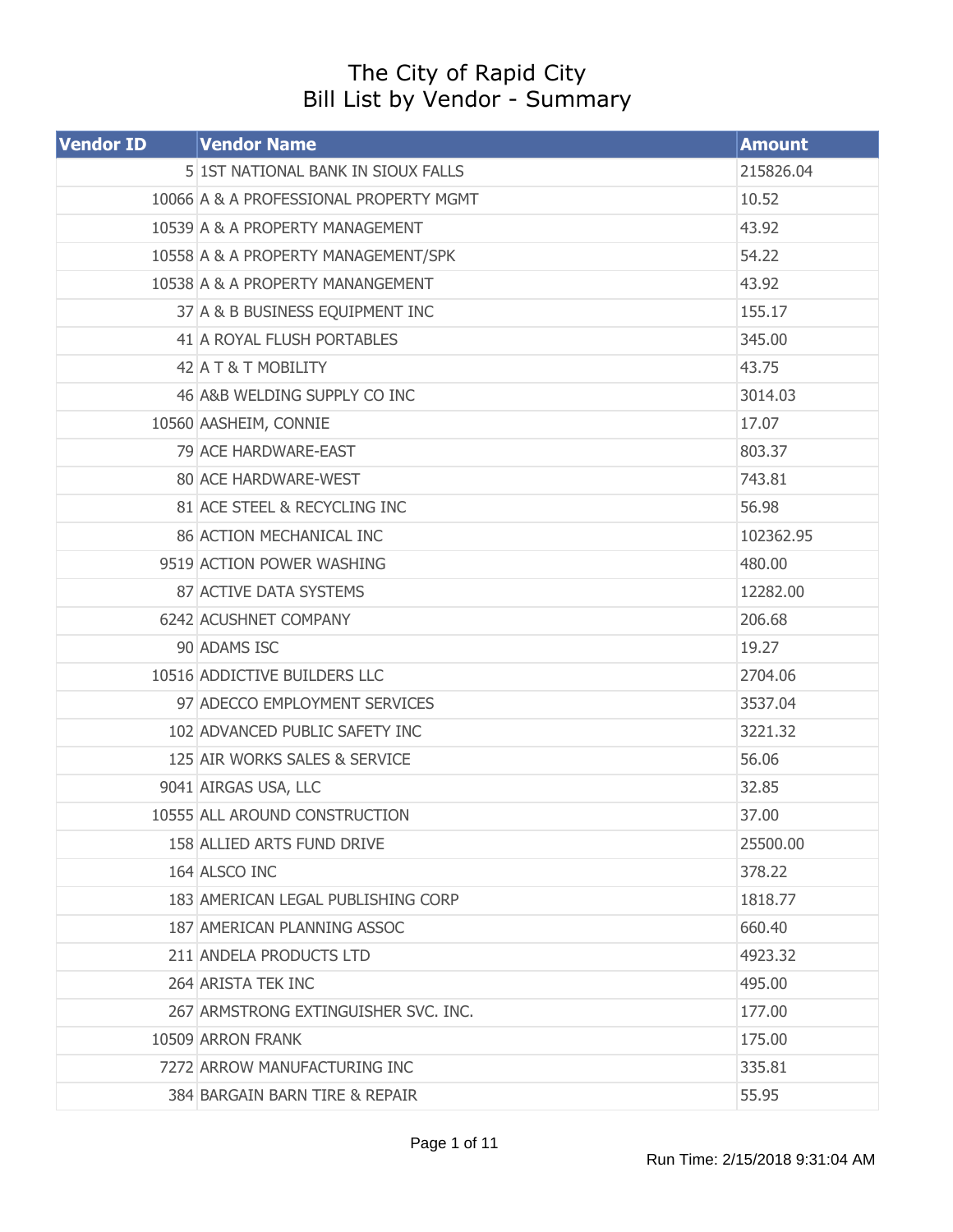| 10564 BARRETT, CHERYL              | 10.18    |
|------------------------------------|----------|
| 8768 BENJAMIN MCKEE                | 48.00    |
| 497 BENTLEY SYSTEMS INC            | 172.00   |
| 10574 BERENDSE & SONS PAINT CO INC | 25.00    |
| 10540 BETCHER, KATHI               | 42.21    |
| 10532 BIENERT, RACHEL              | 33.48    |
| 549 BIERSCHBACH EQUIPMENT INC      | 323.43   |
| 551 BIG D OIL COMPANY              | 20391.47 |
| 572 BLACK & VEATCH                 | 8212.87  |
| 10546 BLACK CROW, SAMERIA          | 21.07    |
| 573 BLACK HAWK VANS INC            | 940.00   |
| 584 BLACK HILLS BUSINESS SOURCE    | 1492.72  |
| 586 BLACK HILLS CHEMICAL CO INC    | 822.62   |
| 622 BLACK HILLS ENERGY             | 53430.04 |
| 621 BLACK HILLS POWDER COATING     | 250.00   |
| 8896 BLACK HILLS TENT & AWNING     | 555.81   |
| 652 BLACKSTRAP INC                 | 35813.08 |
| 10575 BOOM CONSTRUCTION            | 156.35   |
| 691 BOOT BARN INC                  | 350.73   |
| 692 BORDER STATES ELECTRIC SUPPLY  | 730.28   |
| 699 BOUND TREE MEDICAL INC         | 4118.23  |
| 10573 BOY'S CLUB                   | 79.70    |
| 3348 BRETT MORTON                  | 44.00    |
| 743 BREWER CONSTRUCTION            | 4884.00  |
| 758 BROADCAST MUSIC INC            | 624.60   |
| 10534 BROWN, CHRISTOPHER           | 43.23    |
| 842 BUTLER MACHINERY CO.           | 15.90    |
| 884 CANYON LAKE SENIOR CENTER      | 4437.50  |
| 905 CARQUEST AUTO PARTS            | 2658.46  |
| 931 CBH COOPERATIVE                | 14169.82 |
| 932 CDW GOVERNMENT INC             | 513.80   |
| 945 CENTURY BUSINESS PRODUCTS INC  | 470.81   |
| 948 CENTURYLINK                    | 2394.88  |
| 951 CERTIFIED LABORATORIES INC     | 326.87   |
| 959 CHAMPION WATER SYSTEMS INC     | 373.50   |
| 9191 CHERRY BERRY                  | 314.00   |
| 788 CHRIS BRUBAKER                 | 97.00    |
| 988 CHRIS SUPPLY COMPANY INC       | 128.42   |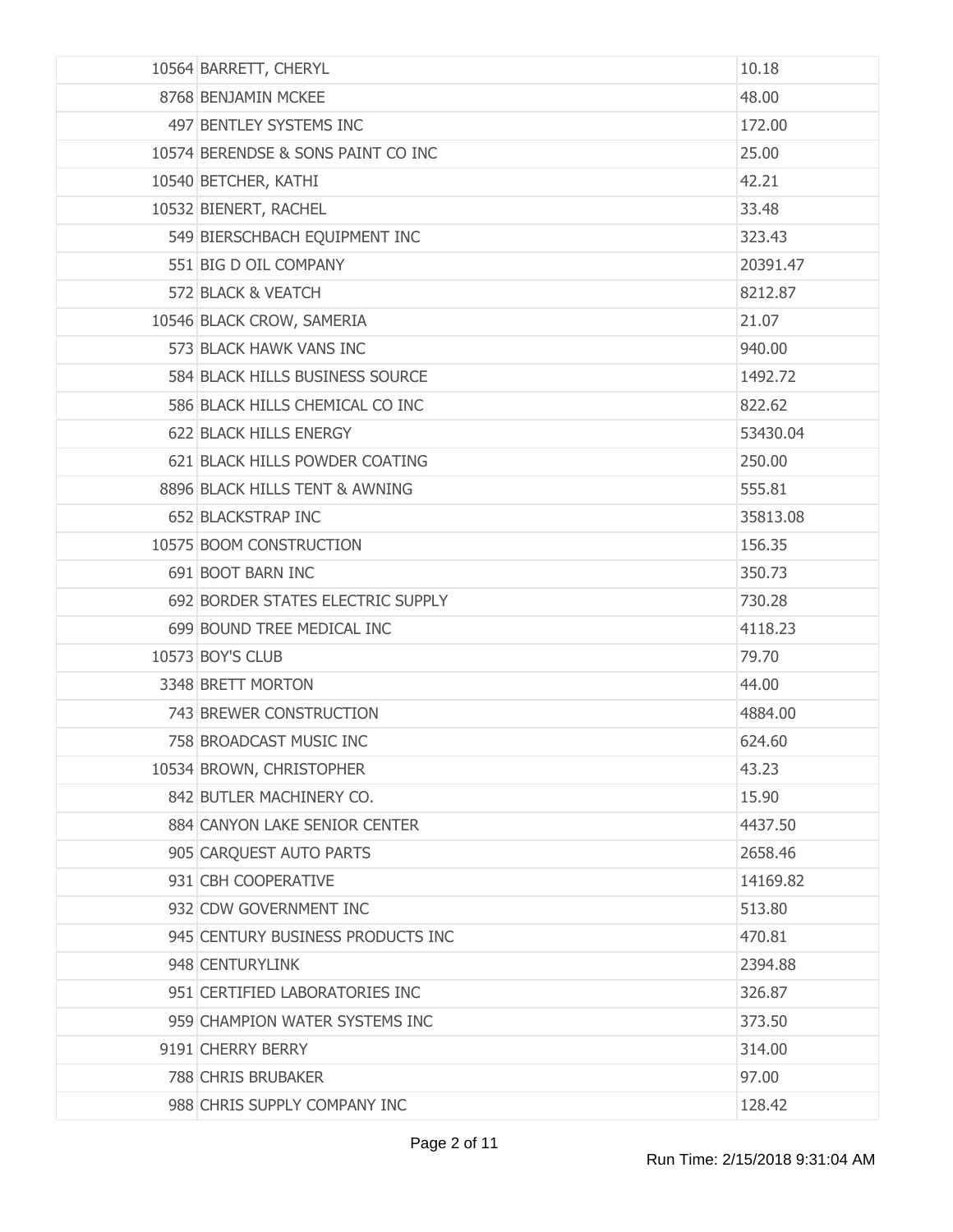| 1011 CITIZENOBSERVER                           | 3900.00  |
|------------------------------------------------|----------|
| 1013 CITY OF RAPID CITY                        | 51382.61 |
| 10460 CLARK, THOMAS L                          | 28.56    |
| 10548 CLARKE, PATRICIA                         | 63.28    |
| 1044 CLIMATE CONTROL SYSTEMS & SERVICE         | 1383.16  |
| 1053 COCA-COLA OF THE BLACK HILLS              | 783.00   |
| 6624 COLLISION CENTER                          | 4695.80  |
| 1103 CONNECTIONS INC                           | 1349.36  |
| 1113 CONTRACTOR'S SUPPLY INC                   | 374.00   |
| 1123 COPY COUNTRY INC.                         | 280.72   |
| 9890 CORE & MAIN LP                            | 789.38   |
| 1132 CORNERSTONE RESCUE MISSION                | 14583.33 |
| 1148 COURT APPOINTED SPECIAL ADVOCATES PROGRAM | 1800.00  |
| 1164 CRESCENT ELECTRIC SUPPLY CO               | 1451.90  |
| 10507 CUMMINS ROCKY MOUNTAIN                   | 625.00   |
| 1190 CUMMINS-ALLISON CORP                      | 244.34   |
| 1209 D&M AG SUPPLY INC                         | 329.50   |
| 1218 DAHL FINE ARTS CENTER                     | 8041.67  |
| 1231 DAKOTA BATTERY/ELECTRIC                   | 104.96   |
| 1239 DAKOTA FLUID POWER                        | 572.81   |
| 5570 DAKOTA HILLS PEST SERVICE                 | 225.00   |
| 8514 DAKOTA RIGGERS & TOOL SUPPLY INC          | 130.46   |
| 8100 DAKOTA RV                                 | 16.80    |
| 1260 DAKOTA SUPPLY GROUP                       | 945.19   |
| <b>6888 DAKOTA TRUCK &amp; AUTO LLC</b>        | 5026.46  |
| 1267 DALE'S TIRE & RETREADING INC              | 14413.48 |
| 10043 DANE CARLSON                             | 48,00    |
| 10549 DEJONG, ZACH                             | 17.64    |
| 9513 DIRK GUSTIN                               | 41.00    |
| 1380 DIVE RESCUE INTERNATIONAL INC             | 730.00   |
| 9574 DMC WEAR PARTS LLC                        | 560,00   |
| 10514 DPM HOLDINGS LLC                         | 100.00   |
| 2983 DR. NATHAN LONG                           | 1800.00  |
| 10559 DRYDEN, JUDY                             | 48.28    |
| 1454 DUHAMEL BROADCASTING ENT                  | 1065.00  |
| 7959 DULUTH TRADING CO                         | 1958.40  |
| 10524 DYE, RACHAEL                             | 48.19    |
| 1471 E & J SPECIALTIES INC                     | 67.00    |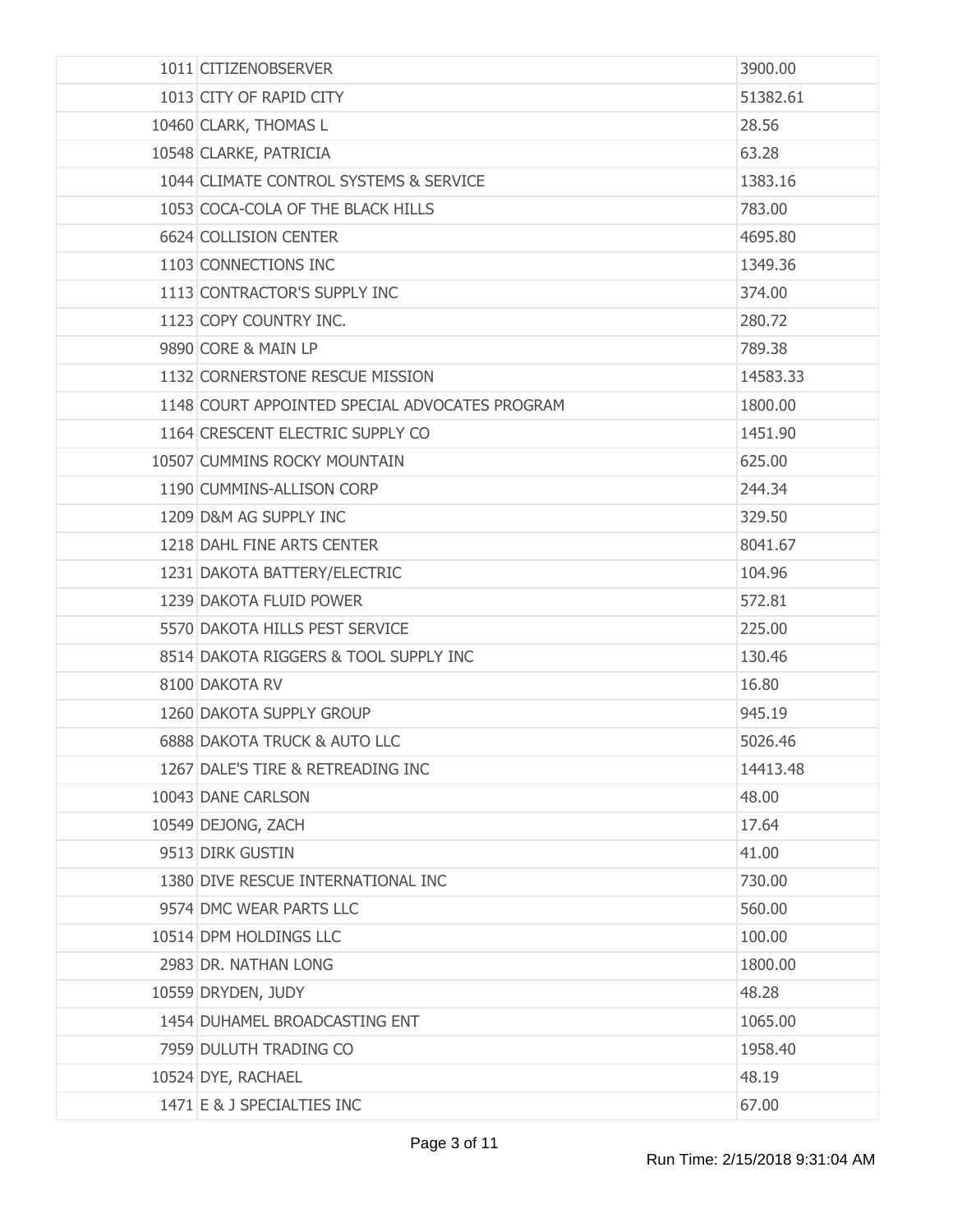| 1475 EARLY CHILDHOOD CONNECTIONS                     | 4166.67  |
|------------------------------------------------------|----------|
| 10519 EDDIE'S TRUCK CENTER/SPK                       | 406.08   |
| 1491 EDDIES TRUCK SALES & SERVICE                    | 2486.07  |
| 10542 EICHLER, REBECCA                               | 56.80    |
| 10567 ELAINE LELAND                                  | 18.06    |
| 1525 ELLIOTT EQUIPMENT CO                            | 606.48   |
| 1536 EMERGENCY MEDICAL PRODUCTS INC                  | 186.95   |
| 1554 ENTENMANN-ROVIN CO                              | 2267.50  |
| 1559 ENVIROTECH SERVICES INC                         | 9867.20  |
| 1592 EVERGREEN OFFICE PRODUCTS INC                   | 449.94   |
| 10577 EXCAVATING SPECIALISTS                         | 18.51    |
| 1600 EXPRESS COLLECTIONS INC                         | 264.21   |
| 1627 FASTENAL COMPANY                                | 3854.45  |
| 1630 FBI LAW ENFORCEMENT EXECUTIVE DEVELOPMENT ASSOC | 2600.00  |
| 1633 FEDERAL EXPRESS CORPORATION                     | 820.31   |
| 1639 FELSBURG HOLT & ULLEVIG                         | 19692.26 |
| 10570 FENCE CONNECTION                               | 20.10    |
| 1647 FERBER ENGINEERING                              | 20547.17 |
| 1648 FERGUSON ENTERPRISES INC                        | 202.41   |
| 1661 FINANCIAL FORMS & SUPPLIES INC                  | 901.83   |
| 1694 FISHER SCIENTIFIC                               | 244.48   |
| 1712 FLEETMATICS USA LLC                             | 800.00   |
| 8535 FOOTHILLS FENCE LLC                             | 128.85   |
| 6146 FORSTA FILTERS INC                              | 1483.00  |
| 1760 FRANK'S TREE SERVICE LLC                        | 700.00   |
| 1772 FREEMAN ELECTRIC SERVICE INC                    | 20.00    |
| 1795 FRONTIER AUTO GLASS LLC                         | 717.13   |
| 1797 FRONTIER PRECISION INC                          | 185.88   |
| 1816 FURNITURE MART                                  | 4740.36  |
| 1819 G & R CONTROLS INC                              | 252.00   |
| 1820 G&H DISTRIBUTING INC.                           | 2251.16  |
| 9135 G3 RODS LLC                                     | 650.00   |
| 1831 GALLS INCORPORATED                              | 600.00   |
| 10512 GARY COFFEY                                    | 457.92   |
| 8730 GENESEE & WYOMING RAILROAD SERVICES INC         | 1000.00  |
| 10506 GERHARDT HECK                                  | 430.35   |
| 3453 GLORIA NELSON                                   | 945.42   |
| 1922 GODFREY BRAKE SERVICE & SUPPLY INC              | 275.26   |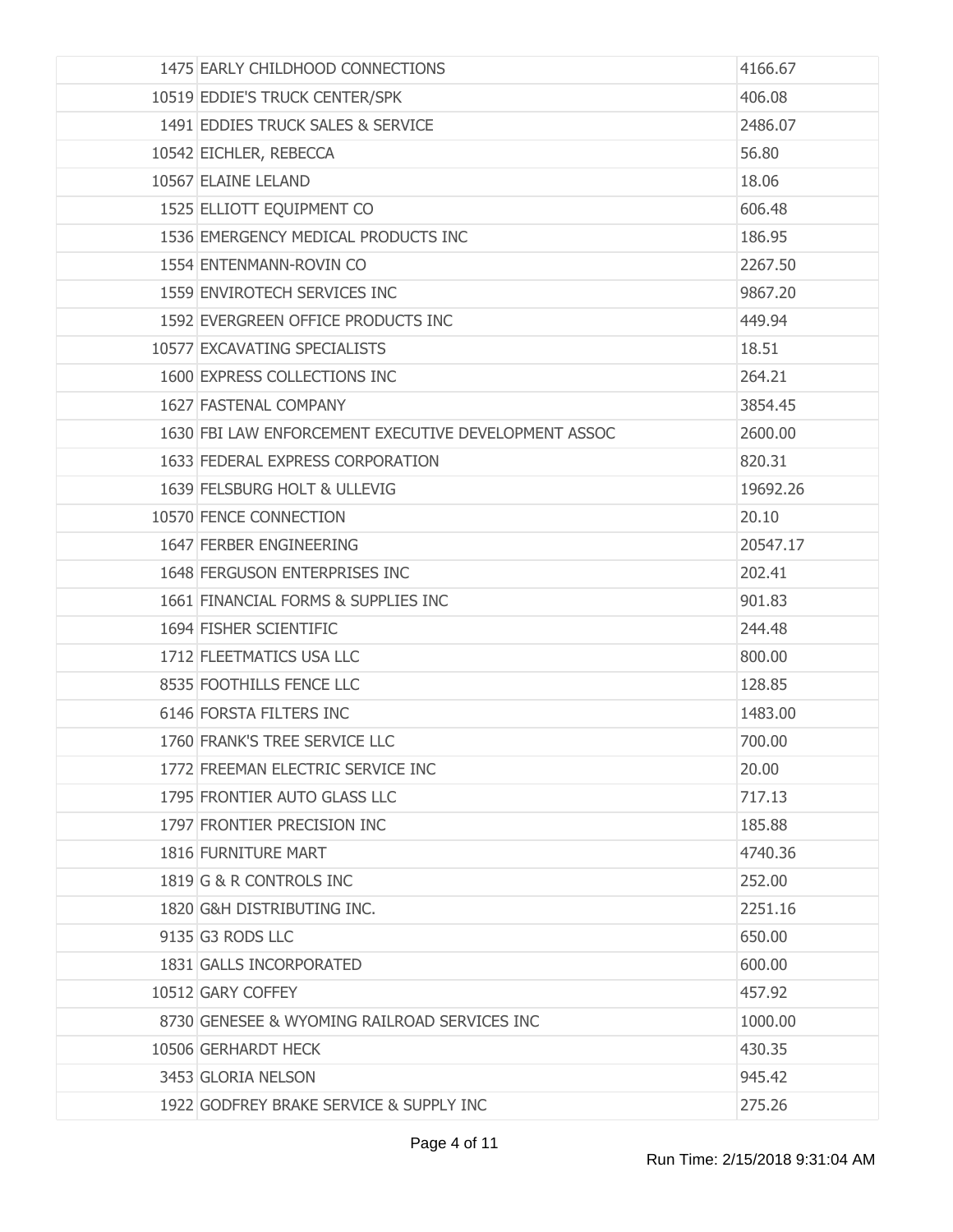| 1924 GOLDEN WEST TECHNOLOGIES INC                       | 436.40    |
|---------------------------------------------------------|-----------|
| 10530 GOSS, ROBERT                                      | 73.48     |
| 1951 GOVERNOR'S INN                                     | 152.00    |
| 5605 GREAT OUTDOORS, THE                                | 14641.00  |
| 1979 GREAT WESTERN TIRE INC.                            | 4306.20   |
| 2000 GRIMM'S PUMP SERVICE INC                           | 418.98    |
| 10515 H&S UNIFORMS AND EQUIPMENT LLC                    | 25.00     |
| 6498 HAMPTON INN                                        | 195.00    |
| 2104 HARDWARE HANK                                      | 222.96    |
| 10485 HARLA WARDLE                                      | 467.75    |
| 2132 HARVEYS LOCK SHOP INC                              | 744.60    |
| 2143 HAUFF MID-AMERICA SPORTS INC                       | 71.85     |
| 2149 HAWKINS CHEMICAL INC                               | 2709.30   |
| 2159 HDR ENGINEERING INC                                | 28531.49  |
| 2168 HEARTLAND PAPER CO                                 | 386.95    |
| 2200 HELP! LINE CENTER INC                              | 5000.00   |
| 2207 HENRY SCHEIN INC                                   | 1589.95   |
| 10571 HILLS MATERIALS                                   | 452.19    |
| 2262 HILLS MATERIALS CO                                 | 482223.27 |
| 2265 HILLS SEPTIC SERVICE                               | 170.00    |
| 2267 HILLYARD INC. / SIOUX FALLS                        | 477.92    |
| 9900 HITS 102.7                                         | 1076.60   |
| 5925 HOLIDAY COMPANIES                                  | 1237.50   |
| 2293 HOLIDAY INN-CITY CENTER                            | 792.00    |
| 10470 HOLZ, JESSE                                       | 26.29     |
| 10522 HORIZON HOMES                                     | 37.00     |
| 2340 HOWIE'S HOCKEY INC                                 | 1216.89   |
| 2380 IAPMO                                              | 300.00    |
| 2405 INDIAN HEALTH SERVICES                             | 902.42    |
| 2409 INDOFF INC                                         | 693.76    |
| 2443 INTERNATIONAL ASSOCIATION OF ELECTRICAL INSPECTORS | 120,00    |
| 2453 INTERSTATE BATTERIES INC                           | 336.60    |
| 10253 INTERSTATE POWER SYSTEMS                          | 114.94    |
| 2505 JC GOLF ACCESSORIES                                | 205.84    |
| 10513 JEFF HASKELL LLC                                  | 550.00    |
| 6238 JEFF THAYER                                        | 1587.50   |
| 9297 JOHANSEN, AARON                                    | 56.31     |
| 1535 JOHN EMBROCK                                       | 50.00     |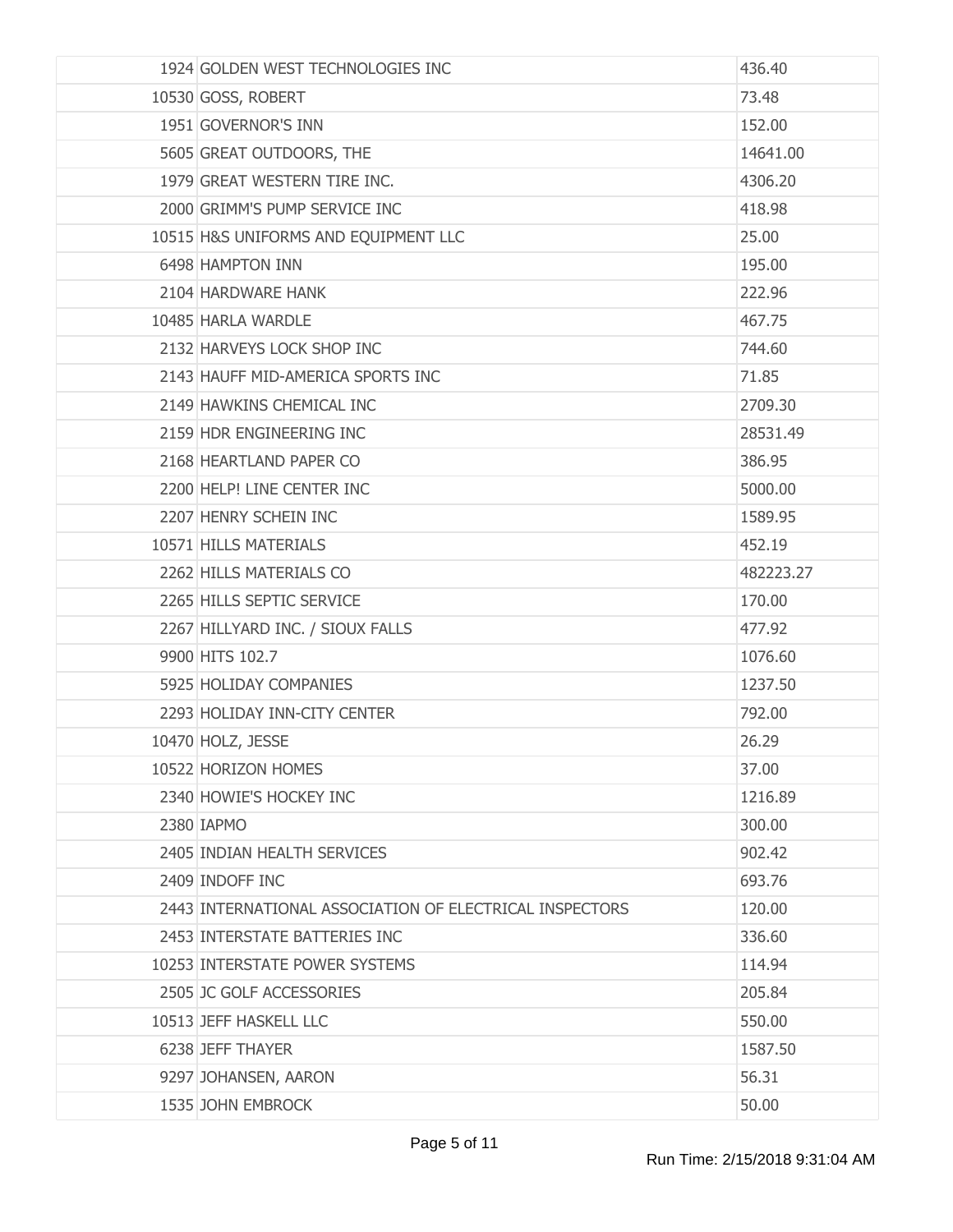| 2552 JOHNSON CONTROLS INC               | 3168.04   |
|-----------------------------------------|-----------|
| 2553 JOHNSON DISTRIBUTING COMPANY, L.LL | 1340.96   |
| 2554 JOHNSON MACHINE INC.               | 2384.01   |
| 2583 JOLLY LANE GREENHOUSE              | 75.00     |
| 848 JON BUXTON                          | 94.00     |
| 10533 KAISER, JOHN                      | 53.07     |
| 10566 KENDRA MAGELKY                    | 9.66      |
| 2664 KENNY'S BODY SHOP INC              | 12111.98  |
| <b>2677 KEVN</b>                        | 500.00    |
| 2679 KIEFFER SANITATION INC             | 115.34    |
| 10535 KLIMA, RYAN                       | 41.46     |
| 2719 KNECHT HOME CENTER                 | 895.03    |
| 5934 KNOWLEDGENET                       | 6500.00   |
| 10528 KNUDSEN, JEFF                     | 62.49     |
| 7877 KOTA-TV                            | 500.00    |
| 2756 KREISER'S LLC                      | 3264.16   |
| 2772 KT CONNECTIONS INC                 | 4581.00   |
| 8455 LASTING IMPRESSIONS UNLIMITED      | 12.00     |
| 10401 LEBLOND LTD                       | 1221.78   |
| 10188 LEGGATE, KARL                     | 100.00    |
| 10562 LEONARD, BOB                      | 21.22     |
| 6816 LIBERTY SUPERSTORES                | 1241.21   |
| 2935 LIFEWAYS INC                       | 5000.00   |
| 2938 LIGHTING MAINTENANCE CO            | 4400.00   |
| 2944 LINCOLN AQUATICS                   | 1241.25   |
| 2951 LIND-EXCO INC                      | 197148.65 |
| 3004 LOWE'S                             | 959.62    |
| 8945 LOYAL PLUMBING                     | 2283.10   |
| 113 LYNN AGA                            | 50.00     |
| 3692 LYNN PEAVEY COMPANY                | 151.50    |
| 3036 M G OIL CO                         | 2484.38   |
| 8899 MACQUEEN EMERGENCY GROUP           | 631.89    |
| 10553 MAGUIRE, JANELYN                  | 16.47     |
| 7864 MANAGERPLUS SOLUTIONS, LLC         | 2014.40   |
| 3084 MARCO TECHNOLOGIES INC             | 450.71    |
| 3810 MARK RADERSCHADT                   | 60.00     |
| 3115 MATHESON TRI-GAS INC               | 437.32    |
| 2684 MATT KIMBALL'S GOLF SHOP           | 3835.55   |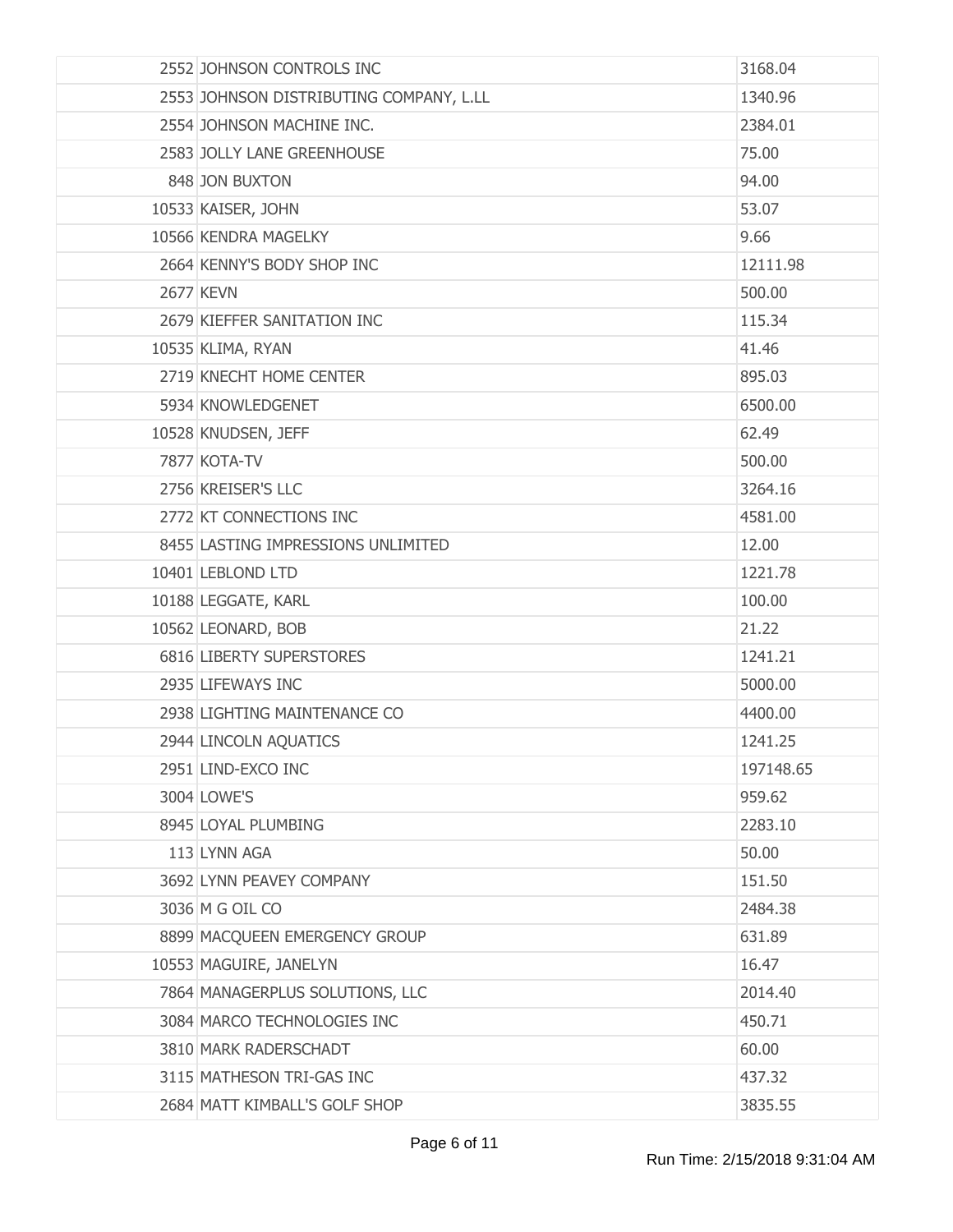| 10544 MCCREADY, DAN                              | 59.64    |
|--------------------------------------------------|----------|
| 3164 MCKIE FORD INC                              | 477.15   |
| 3191 MEDICAL WASTE TRANSPORT INC                 | 344.99   |
| 3195 MEDTECH WRISTBANDS                          | 699.02   |
| 3208 MENARDS                                     | 1033.22  |
| 10557 MENGE, TRAVIS                              | 113.86   |
| 3225 METROPOLITAN LIFE INSURANCE COMPANY         | 5987.92  |
| 3242 MIDCONTINENT COMMUNICATIONS                 | 8889.03  |
| 3243 MIDCONTINENT TESTING LABS INC               | 876.46   |
| 3260 MIDWEST TURF & IRRIGATION                   | 601.24   |
| 2300 MIKE HOLMBERG                               | 38.00    |
| 3287 MINNELUZAHAN SENIOR CITIZENS CTR            | 4437.50  |
| 10550 MOLA, CLARK                                | 58.28    |
| 3321 MONTANA DAKOTA UTIL CO                      | 35345.79 |
| 3371 MOUNTAIN STATES SECURITY INC                | 1228.00  |
| 3395 MUSEUM ALLIANCE OF RC                       | 27000.00 |
| 3397 MUTH ELECTRIC INC.                          | 1610.35  |
| 3399 MVTL LABORATORIES INC                       | 392.00   |
| 3407 NARTEC INC                                  | 34.98    |
| 9623 NATIVE SUN NEWS                             | 40.00    |
| 10545 NELSON, BETTY                              | 42.14    |
| 10537 NELSON, JOHN                               | 110.92   |
| 3474 NEW PIG CORP                                | 735.29   |
| 5959 NEWEGG BUSINESS INC                         | 459.99   |
| 898 NICK CARLSON                                 | 38.00    |
| 6234 NORIDIAN MEDICARE JF PART B REFUNDS         | 513.05   |
| 10584 NORTH CENTRAL INTERNATIONAL OF SIOUX FALLS | 29.61    |
| 3525 NORTHERN TRUCK EQUIPMENT CORP               | 1330.00  |
| 3530 NORTHWEST PIPE FITTINGS INC                 | 3314.39  |
| 10492 NORTHWEST SCIENTIFIC INC                   | 82.13    |
| 3553 OCEAN SYSTEMS                               | 795.00   |
| 6586 OFFICE PRIDE BILLING SERVICES               | 67.50    |
| 10525 OHANA PROPERTIES                           | 122.83   |
| 10520 OLESON, CASEY                              | 36.04    |
| 10543 OPSTEDAHL, DEBBIE                          | 21.20    |
| 3618 OVERHEAD DOOR CO. OF RC                     | 675.84   |
| 6402 PACER SERVICE CENTER                        | 25.80    |
| 3625 PACIFIC STEEL & RECYCLING INC               | 1834.38  |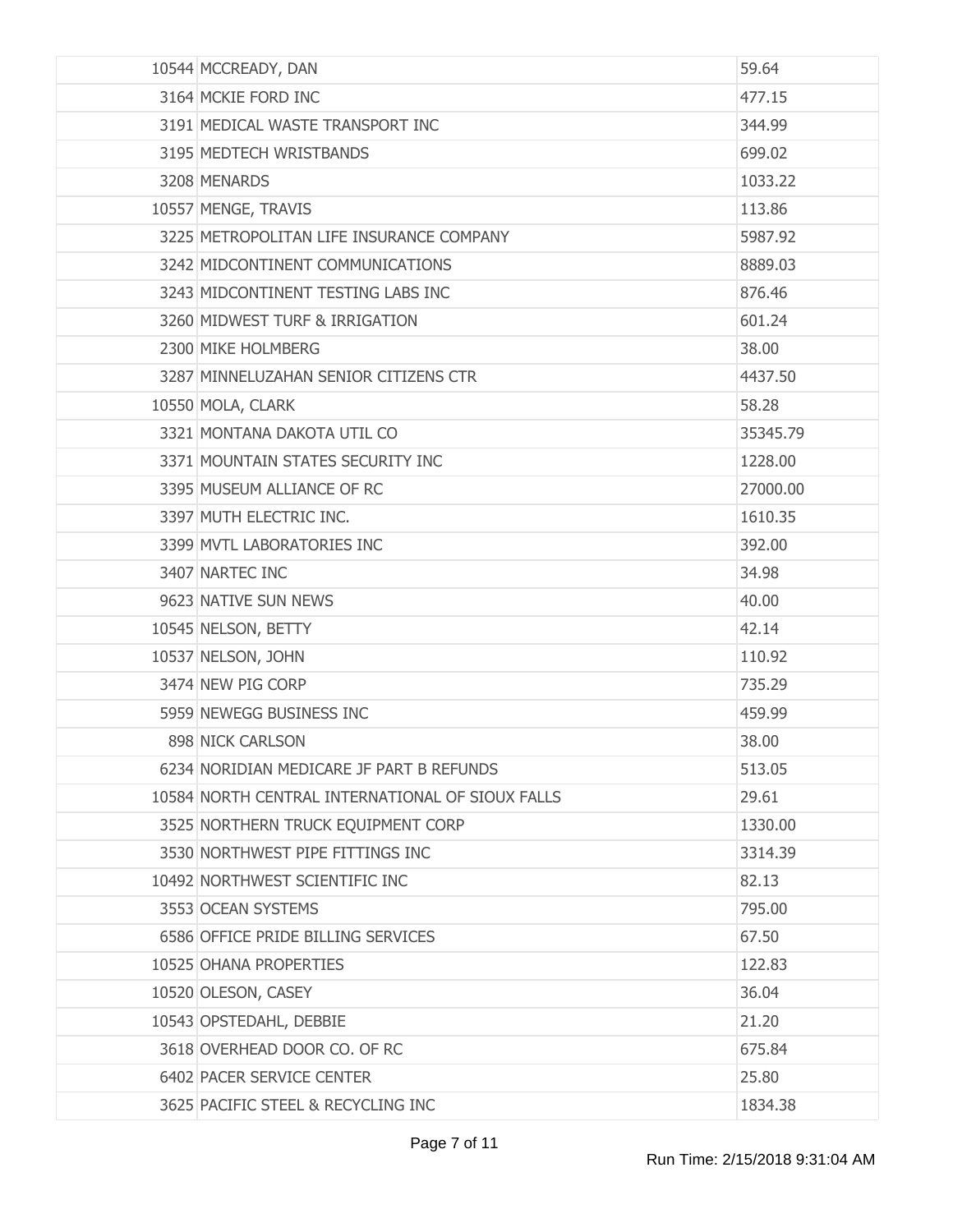| 3651 PARK SEED WHOLESALE                         | 47.65     |
|--------------------------------------------------|-----------|
| 10572 PARTNERSHIP WITH NATIVE AMERICANS          | 16.00     |
| 3670 PARTY DIRECT                                | 1012.37   |
| 10511 PATTY GREGERSON                            | 1079.87   |
| 3601 PENNINGTON COUNTY                           | 788832.16 |
| 5685 PEOPLEFACTS LLC                             | 80.19     |
| 5432 PERFORMING ARTS CENTER OF RAPID CITY INC    | 3008.33   |
| 2928 PETE LIEN & SONS INC                        | 512.00    |
| 5689 PHYSIO-CONTROL INC                          | 15003.71  |
| 5497 PIONEER BANK & TRUST                        | 34758.29  |
| 3701 POLYDYNE INC                                | 5796.00   |
| 3704 PONDEROSA SPORTSWEAR                        | 582.00    |
| 3705 POOL&SPA CENTER                             | 447.15    |
| 3722 POWER HOUSE HONDA                           | 570.68    |
| 3737 PRECISION MECHANICAL LLP                    | 728.73    |
| 3750 PRINT MARK-ET                               | 3147.62   |
| 10518 PROCTOR, SHARON                            | 75.12     |
| 3761 PROMOTION REHABILITATION                    | 60.00     |
| 7323 PROVANTAGE LLC                              | 7235.00   |
| 3679 PURCHASE POWER/PITNEY BOWES                 | 234.16    |
| 3782 PUTTER'S GOLF CARS INC                      | 150.00    |
| 3793 QUALITY TRANSMISSION INC                    | 1630.64   |
| 3802 QUINN CONSTRUCTION INC                      | 9850.00   |
| 3805 R & R PRODUCTS INC                          | 215.94    |
| 3806 R & R SPECIALITIES INC                      | 1424.89   |
| 3816 RADIOTRONICS INC                            | 2907.60   |
| 7639 RAPID BROADCASTING COMPANY                  | 1005.00   |
| 3843 RAPID CHEVROLET CO INC.                     | 31.73     |
| 3845 RAPID CITY AREA CHAMBER OF COMMERCE         | 2833.33   |
| 3846 RAPID CITY AREA ECONOMIC DEVELOPMENT        | 29166.67  |
| 3848 RAPID CITY AREA SCHOOL DIST 51-4            | 50.26     |
| 3861 RAPID CITY ECONOMIC DEVELOPMENT PARTNERSHIP | 450000.00 |
| 3863 RAPID CITY JOURNAL - ADVERTISING            | 8083.16   |
| 3866 RAPID CITY MEDICAL CENTER                   | 420.00    |
| 3882 RAPID CITY WINSUPPLY                        | 541.92    |
| 3887 RAPID FIRE PROTECTION INC                   | 1865.82   |
| 6440 RAUSCH COMPANIES                            | 2500.00   |
| 3925 RC COMMUNITY HEALTH CTR                     | 2500.00   |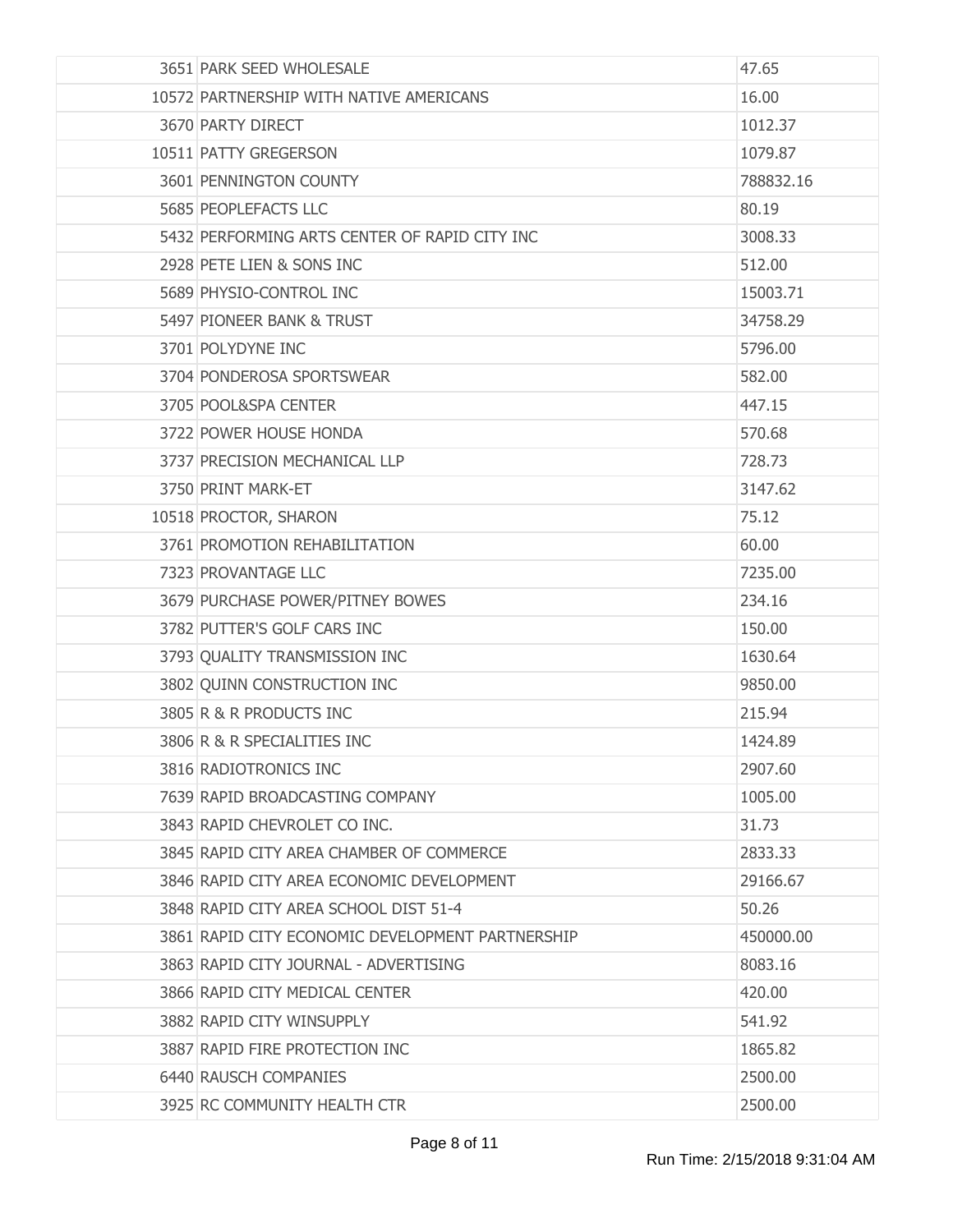| 10576 RC SCHOOLS-BLDG GROUNDS             | 446.88    |
|-------------------------------------------|-----------|
| 3934 RCS CONSTRUCTION INC.                | 218461.92 |
| 10551 RCSD ASSOCIATES LLC                 | 176.00    |
| 10552 RCSD ASSOCIATES LLC/SPK             | 176.00    |
| 3938 RDO EQUIPMENT CO                     | 196.80    |
| 3958 RED WING SHOE STORE                  | 2099.39   |
| 3967 REGIONAL HEALTH                      | 50.10     |
| 4005 RENNER AND ASSOCIATES LLC            | 80.00     |
| 4040 RICOH USA                            | 336.23    |
| 1493 ROBERT EDDY                          | 40.02     |
| 4061 ROBERT SHARP & ASSOCIATES            | 70.00     |
| 4076 ROCKY MOUNTAIN ACCREDITATION NETWORK | 200.00    |
| 1805 ROGER FRYE'S PAINT & SUPPLY INC      | 682.81    |
| 10360 ROGUE FITNESS HEADQUARTERS          | 945.00    |
| 8646 ROSENBAUER SOUTH DAKOTA LLC          | 218433.00 |
| 10526 ROSSKNECHT, MICHAEL JAMES           | 35.51     |
| 4114 RR DONNELLY                          | 3845.13   |
| 4125 RUNNINGS SUPPLY INC                  | 989.00    |
| 6569 RURAL AMERICA INITIATIVE             | 200751.00 |
| 10536 RUSH PROPERTIES LLC                 | 59.38     |
| 4131 RUSHMORE COMMUNICATIONS INC          | 10950.50  |
| 4182 SAM'S CLUB                           | 913.38    |
| 4215 SCHEELS ALL SPORTS                   | 359.98    |
| 10521 SCHENDZIELOS, ERIN                  | 71.65     |
| 4271 SCOTT PETERSON MOTORS                | 269.57    |
| 10554 SCULL CONSTRUCTION                  | 240.09    |
| 4283 SCULL CONSTRUCTION SVC. INC.         | 31307.21  |
| 9530 SELECT TECH                          | 497.16    |
| 4330 SERVALL UNIFORM/LINEN CO INC         | 782.54    |
| 10414 SHAFF, AUDREY                       | 259.20    |
| 4359 SHERWIN-WILLIAMS COMPANY             | 26.22     |
| 4360 SHI INTERNATIONAL CORP               | 3121.94   |
| 4363 SHIMADZU SCIENTIFIC INSTRUMENTS INC  | 443.40    |
| 4366 SHOENER MACHINE & TOOL INC           | 14.00     |
| 4388 SIGN EXPRESS                         | 234.12    |
| 10517 SIMPSON, STACY                      | 38.44     |
| 4405 SIMPSON'S PRINTING                   | 123.00    |
| 4406 SIMS GLASS                           | 288.00    |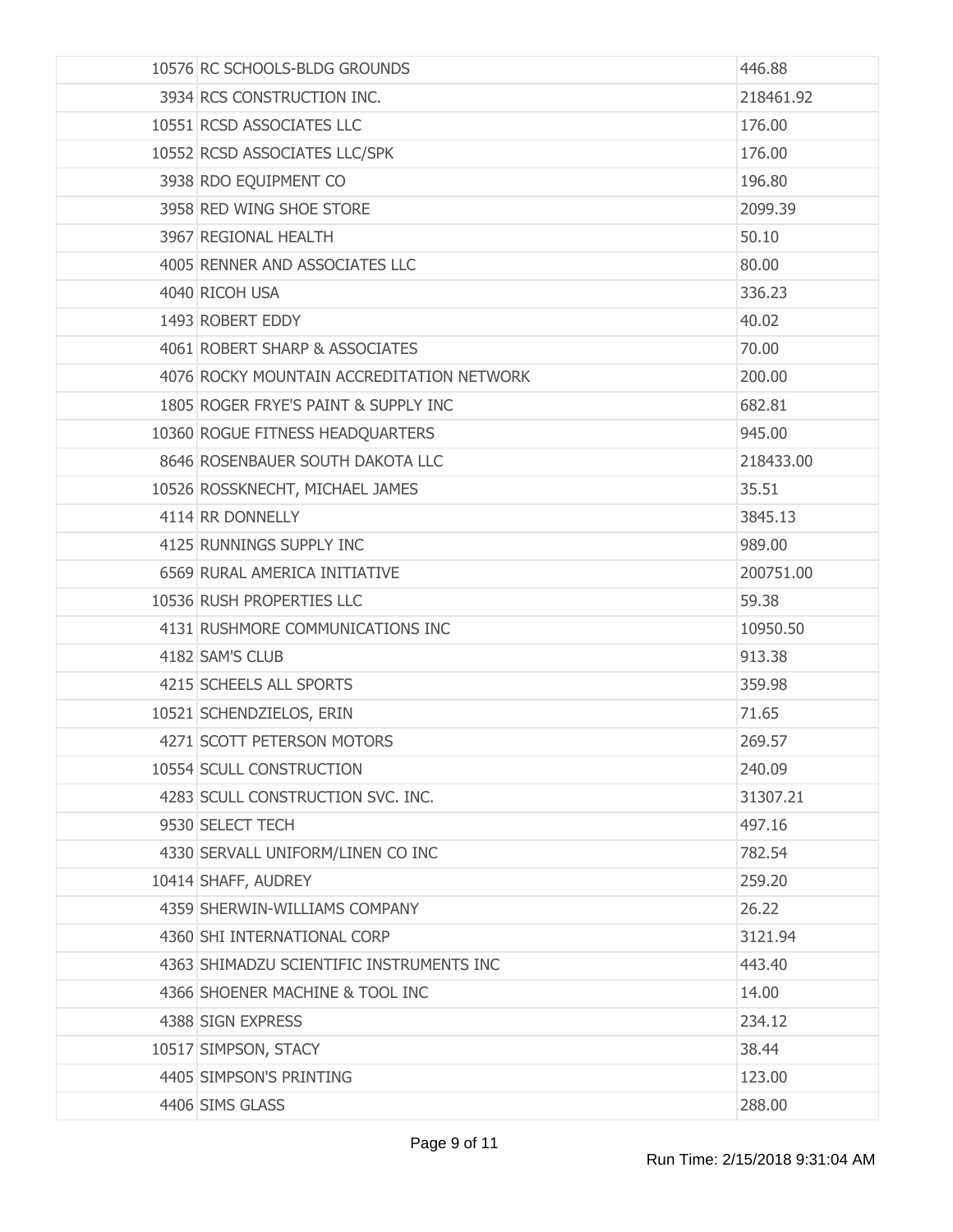| 9278 SIMS PUMP VALVE CO INC                   | 37500.00 |
|-----------------------------------------------|----------|
| 4415 SIRCHIE FINGER PRINT LABORATORIES        | 47.62    |
| 6758 SKYLINE SIGNS & LIGHTING                 | 920.91   |
| 4465 SNAP ON TOOLS                            | 32.65    |
| 4500 SOUTH DAKOTA CHAPTER APWA                | 250.00   |
| 5738 SOUTH DAKOTA DEPARTMENT OF PUBLIC SAFETY | 60.00    |
| 7369 SOUTH DAKOTA FIRE INSTRUCTORS ASSN       | 90.00    |
| 4518 SOUTH DAKOTA MUNICIPAL LEAGUE            | 38503.04 |
| 7428 SPARTAN STORES LLC                       | 40.72    |
| 4564 SPERLICH CONSULTING                      | 25135.70 |
| 4599 STAPLES ADVANTAGE                        | 1447.90  |
| 4605 STATE INDUSTRIAL PRODUCTS                | 547.24   |
| 4504 STATE OF SOUTH DAKOTA                    | 1076.75  |
| 10527 STECOR INITIATIVES LLC                  | 37.00    |
| 7659 STEVE FROOMAN                            | 90.00    |
| 10410 STONE PLANNING LLC                      | 17344.25 |
| 4669 STREICHER'S                              | 1754.99  |
| 4676 STRYKER SALES CORPORATION                | 742.74   |
| 4684 STURDEVANT'S AUTO PARTS                  | 57.48    |
| 4685 STURDEVANT'S REFINISH SUPPLY CENTER      | 116.42   |
| 4695 SUMMIT SIGNS & SUPPLY INC                | 75.00    |
| 4716 SUTTON ELECTRIC LLC, AL                  | 291.23   |
| 9878 SWEEPER PARTS SALES                      | 730.70   |
| 4731 SWIFTEC INC                              | 16551.92 |
| 4771 TECHNOLOGY CENTER                        | 1558,00  |
| 4781 TEMPERATURE TECHNOLOGY INC.              | 88.27    |
| 807 TERRY BUCHOLZ                             | 1600.50  |
| 4787 TESSCO INC                               | 461.56   |
| 6222 THE BLIND GUY                            | 1326.68  |
| 10504 THE DENOMINATOR CO INC                  | 535.76   |
| 4011 THE REPAIR SHOP INC                      | 408.38   |
| 10510 THOMAS CAMPBELL                         | 300.00   |
| 10561 THRIVE PROPERTIES LLC                   | 35.14    |
| 4852 TITAN MACHINERY                          | 1555.26  |
| 8034 TOM'S T'S                                | 550.80   |
| 4878 TRAFFIC CONTROL CORP                     | 2100.00  |
| 10249 TRANSOURCE TRUCK & EQUIPMENT INC        | 6036.01  |
| 4889 TRAVELERS                                | 468.00   |